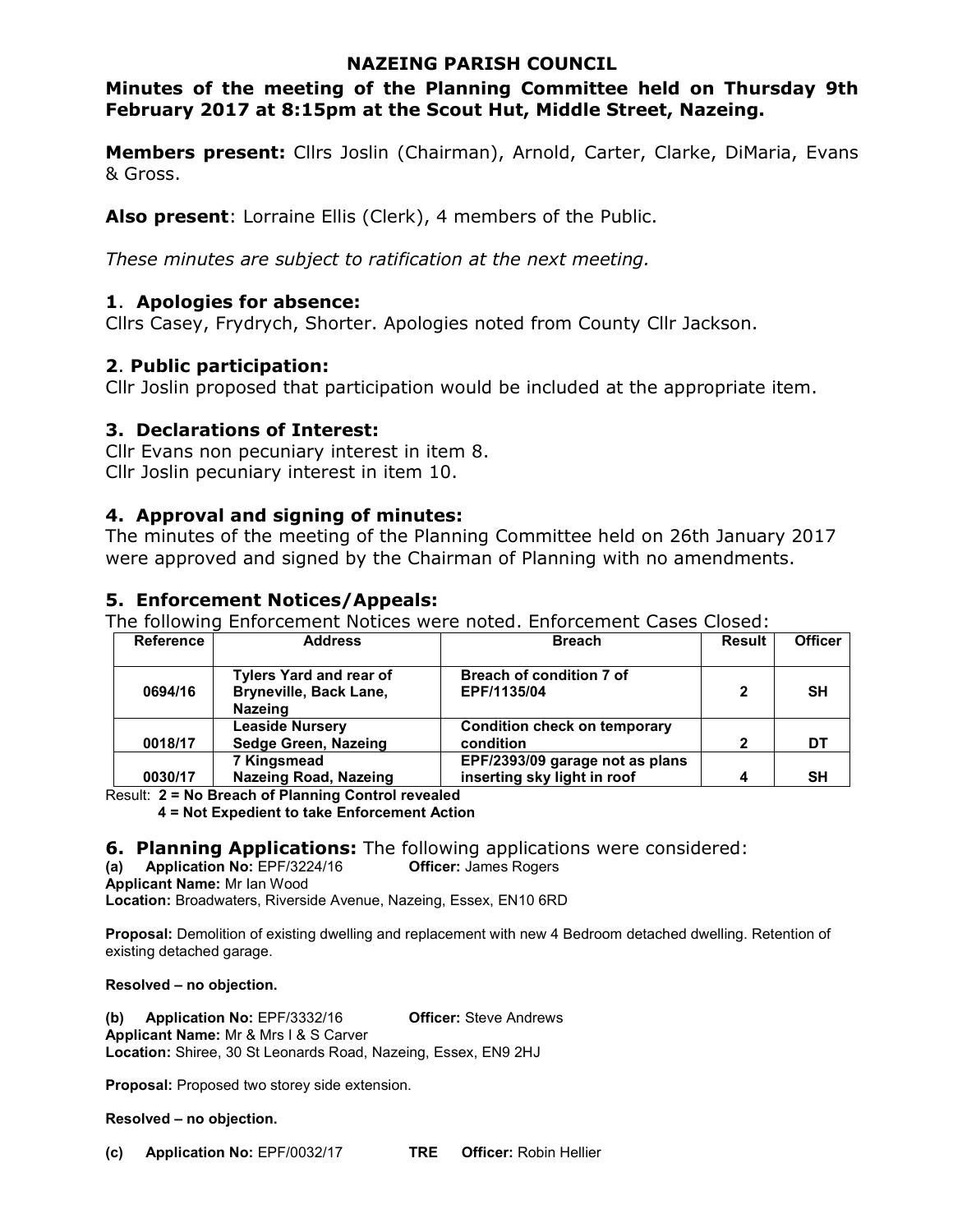**Proposal:** TPO/EPF/22/83 T7 Oak - reduce overhanging branches to previous pruning points.

**Resolved – No objection but should be referred to the District Council's Tree Officer to ensure no damage to the tree.** 

**(d) Application No:** EPF/0105/17 **Officer:** Graham Courtney **Applicant Name:** Mr Martin O'Brien **Location:** Patience Cottage, Belchers Lane, Nazeing, WALTHAM ABBEY, EN9 2SA

**Proposal:** Existing Bungalow and Annexes and other outbuildings to be demolished and replaced by 4 x 4 bedroom semi-detached dwellings and 2 x 4 bedroom detached dwellings.

**Resolved – the Council objects to the proposed development for the following reasons:** 

- **i) it is not considered as infill,**
- **ii) the property is situated in the Green Belt and conservation area,**
- **iii) the openness of the Green Belt would be compromised,**
- **iv) whilst in principle the Council would not object to the four dwellings at the front of the site, the proposal to develop the land at the rear is considered over development.**

**These are provided for information only, EFDC do not normally accept comments on these applications (e) Application No:** EPF/3179/16 **CLD Officer:** Corey Isolda **Applicant Name:** Merin Yilmaz **Location:** Magnolia House, Riverside Avenue, Nazeing, Essex, EN10 6RD

**Proposal:** Certificate of Lawful Development for proposed pool enclosure building.

**Resolved – no comment** 

**(f) Application No:** EPF/0229/17 **PDE Officer:** Jill Shingler **Applicant Name:** Mr Geoff Crook **Location:** 3 Sunnyside, Nazeing, Essex, EN9 2RH

**Proposal:** Prior approval application for proposed 5m deep single storey rear extension, height to eaves 3m and maximum height 4m.

**Resolved – no comment** 

#### **7. Leisure Centre. CE/TA**

To consider and agree the next steps to be taken by the Council.

Quotes for a building condition survey were circulated to the Cllrs. It was proposed to use Stace (a construction and property consultancy used by EFDC) to conduct the survey on confirmation that the quote includes the car park. This was agreed by all the Cllrs.

It was questioned if it would be more cost effective to buy Heras fencing rather than continuing to hire it. This will be investigated by the Clerk.

There was concern as to the safety of some Council documents and it was agreed that these would be taken into safe custody by one of the members of the Council.

It was agreed that the broadband should be cancelled immediately (It can be reinstated quite quickly). It was agreed to purchase a phone and arrange for calls to be diverted. The cost to be verified with Cllrs Evans and Arnold.

As the post box is no longer accessible, a wall mounted post box has been purchased and will be installed. This was a cheaper option than arranging for the post to be re-directed.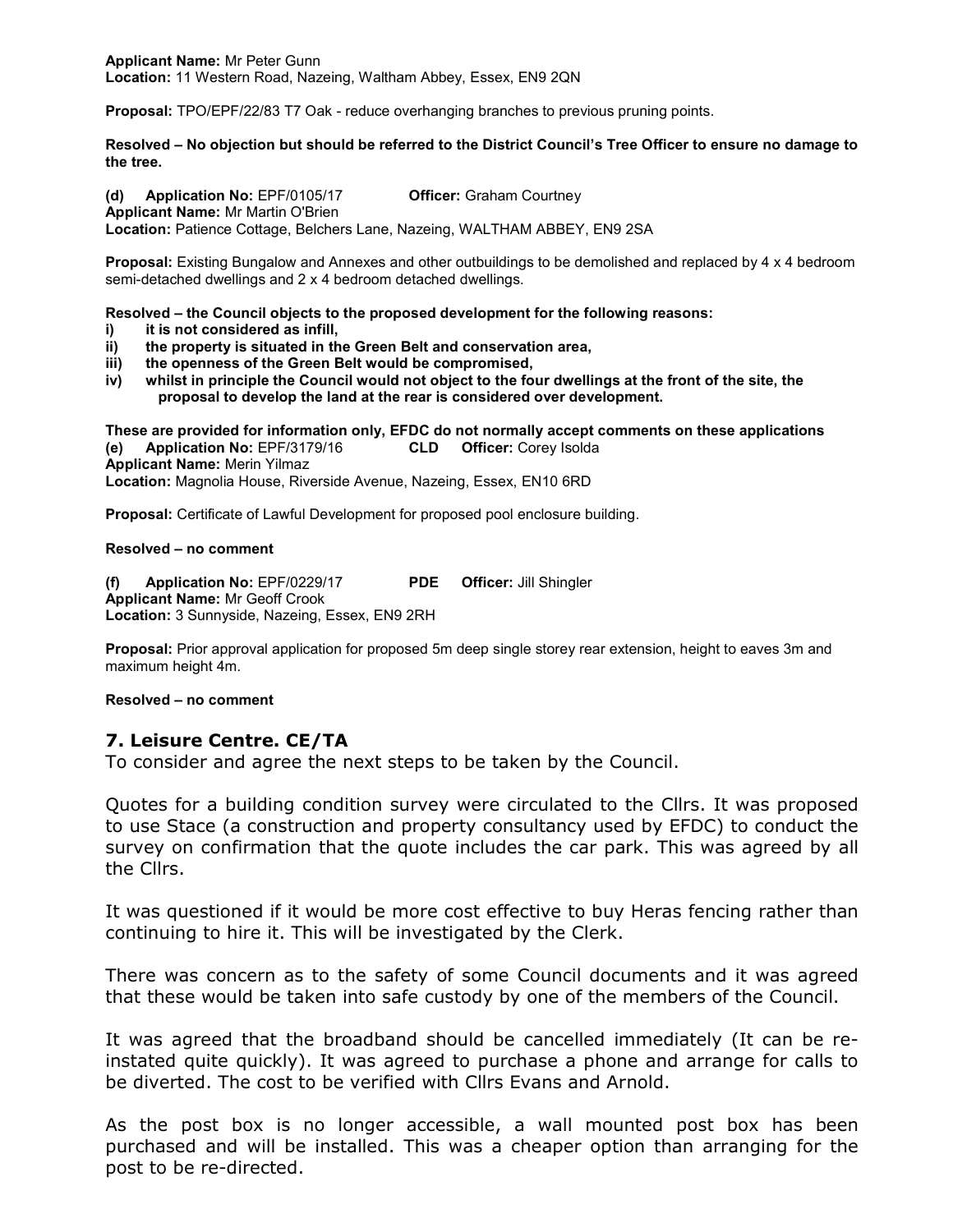The Clerk is currently working from home, which is manageable at present.

# **8. Broxlea Mushroom Farm EPF/1493/16**

To consider what Parish community projects the Council would like to spend the £50,000 on, as part of the Unilateral Undertaking.

Kevin Ellerbeck spoke about recent changes in planning (Government's White Paper). Kevin advised that he was happy to advise EFDC of any changes to the UU. He also answered questions relating to his previous emails.

It was proposed that the developers of Broxlea Mushroom Farm would be asked to donate £50,000 to the Parish Council to be used specifically for refurbishment and / or repairs to the Leisure Centre or alternatively to use it to provide a new facility if the former is not possible. In addition, it was requested that the monies be paid at the start of the development. All Cllrs were in agreement.

It was agreed to cover a communication item next.

# **12b) Proposed Energy Recovery Facility at Rattys Lane, Hoddesdon**

A resident, Jan Cranfield, advised that Hoddesdon residents are spreading the word about the incinerator. Responses are required by 01/03/17. Jan asked what the Councils response is to the application? Jan was advised that no formal response has been sent. It was asked if Jan could raise awareness of this application in Nazeing.

It was agreed that Cllr Clarke will produce a draft response and it will be discussed at the next meeting.

It was agreed that information would be added to the website, including information from Herts County Council.

#### **9. Joint Replacement Waste Local Plan – Proposed Modifications**

Public consultation 5 Jan to 16 Feb 2017 by ECC & Southend-on-Sea Borough Council. To consider the Council's response.

Since it appears that the local Epping Forest area is not affected by the modifications, it was concluded that no response was required by the Council.

# **10. Notice of Hearing: Definitive Map Modification Footpath 59.**

Notification received from the Planning Inspectorate regarding an Order on FP59. Consideration of the Order will take the form of a hearing on 04/04/2017 at EFDC. Details on noticeboard / website. To consider the Council's response.

It was noted that Cllr Joslin left the meeting for the duration of the discussion on this item.

Based on the proposed changes, it was concluded that no response was required by the Parish Council.

# **11. Information Items and other items for next agenda:**